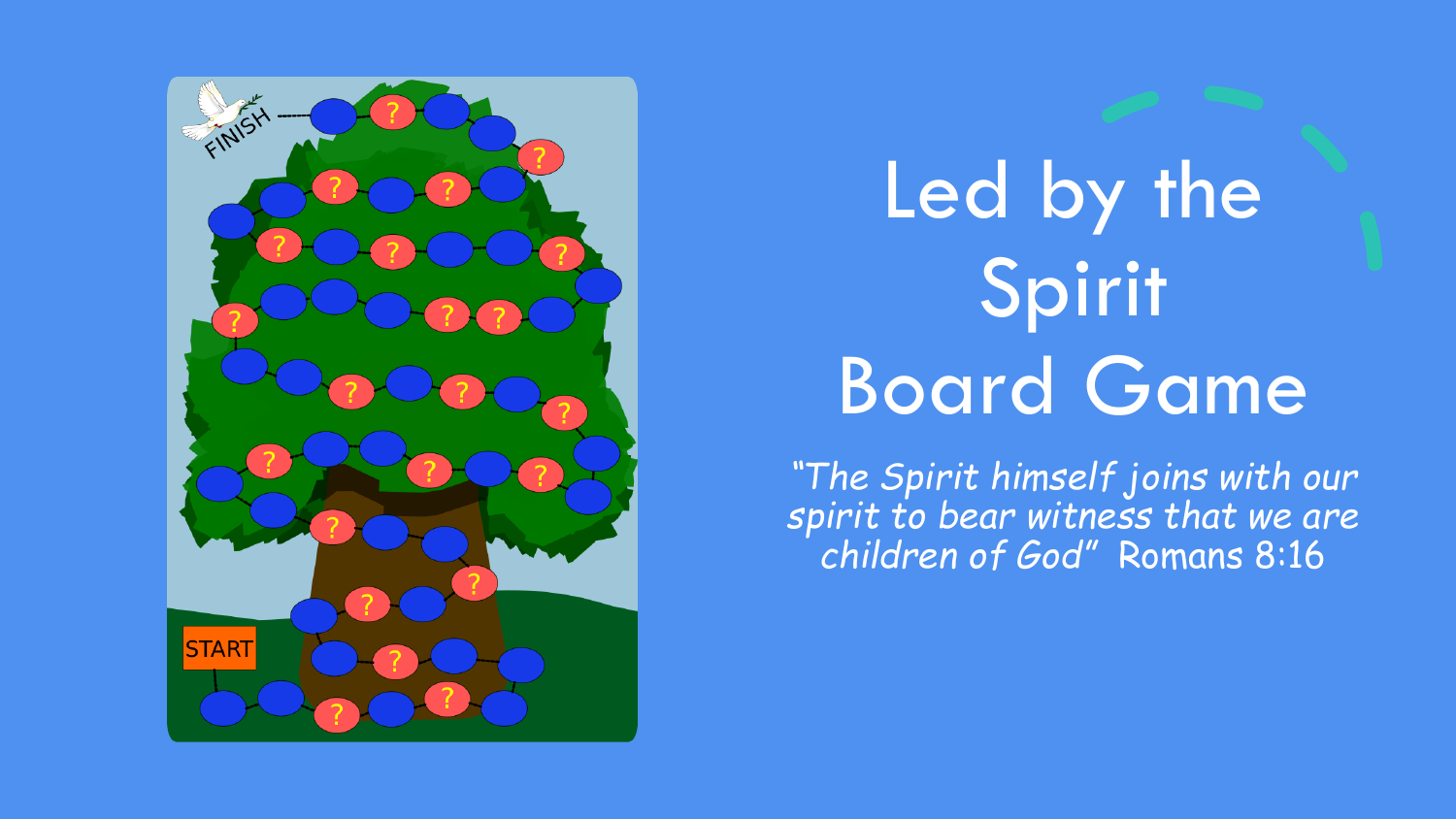

## Led by the Spirit is a Board Game for…

- Young people preparing to receive the sacrament of Confirmation
- Young people who have received the sacrament of Confirmation
- Young people and families learning together about the gift of the Holy Spirit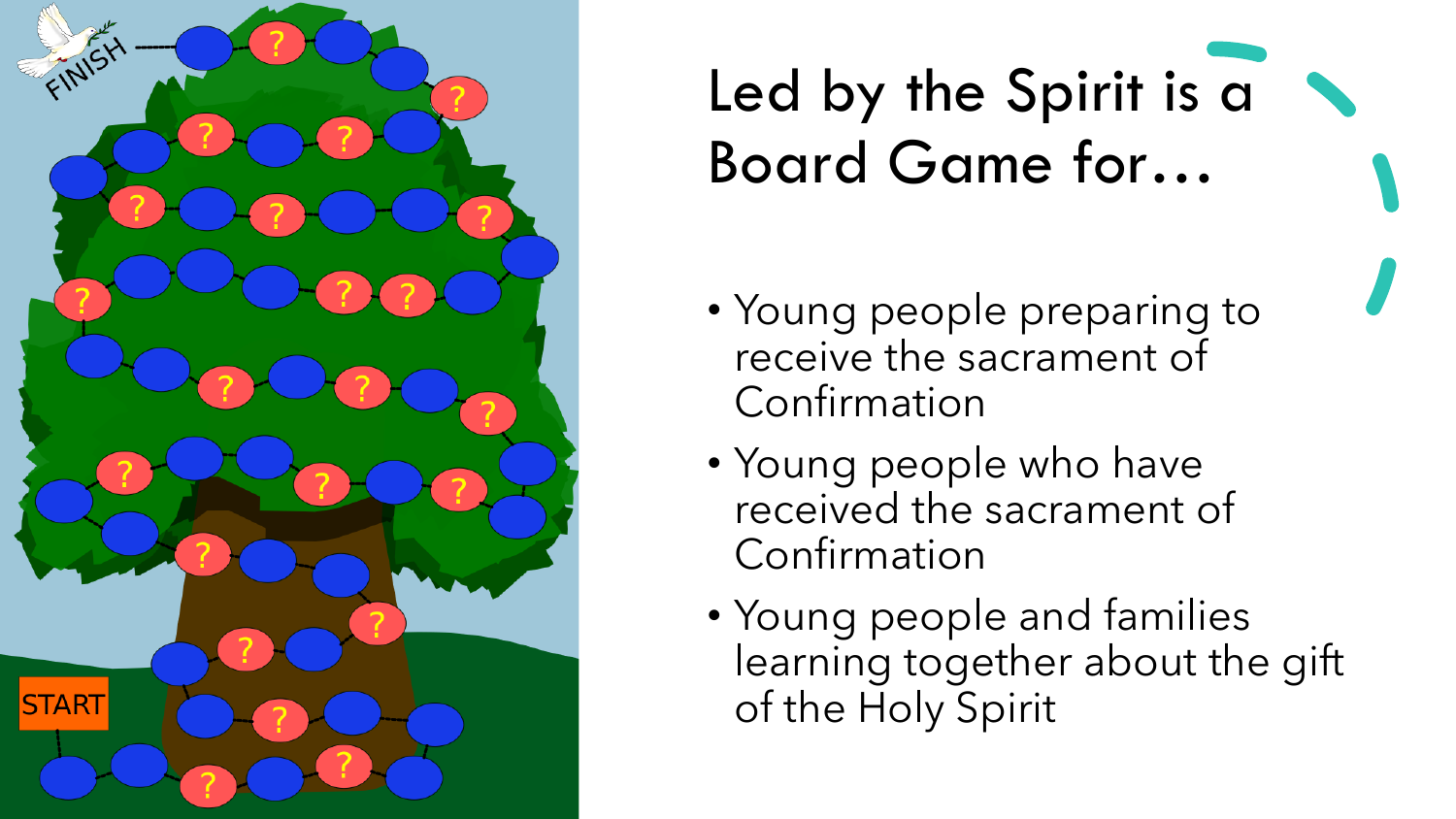

## **Background**

Rolling the dice, you step up a path answering questions on the way.

The aim is not to answer every question correctly, but to work together to find the solution for questions which you cannot answer and share the knowledge.

Through the questions you are not only motivated to simply memorise facts like the Gifts and Fruits of the Holy Spirit, but also to apply them to your lives.

Working together on the Board Game will help you to realise that you are part of a community, led by the Holy Spirit.